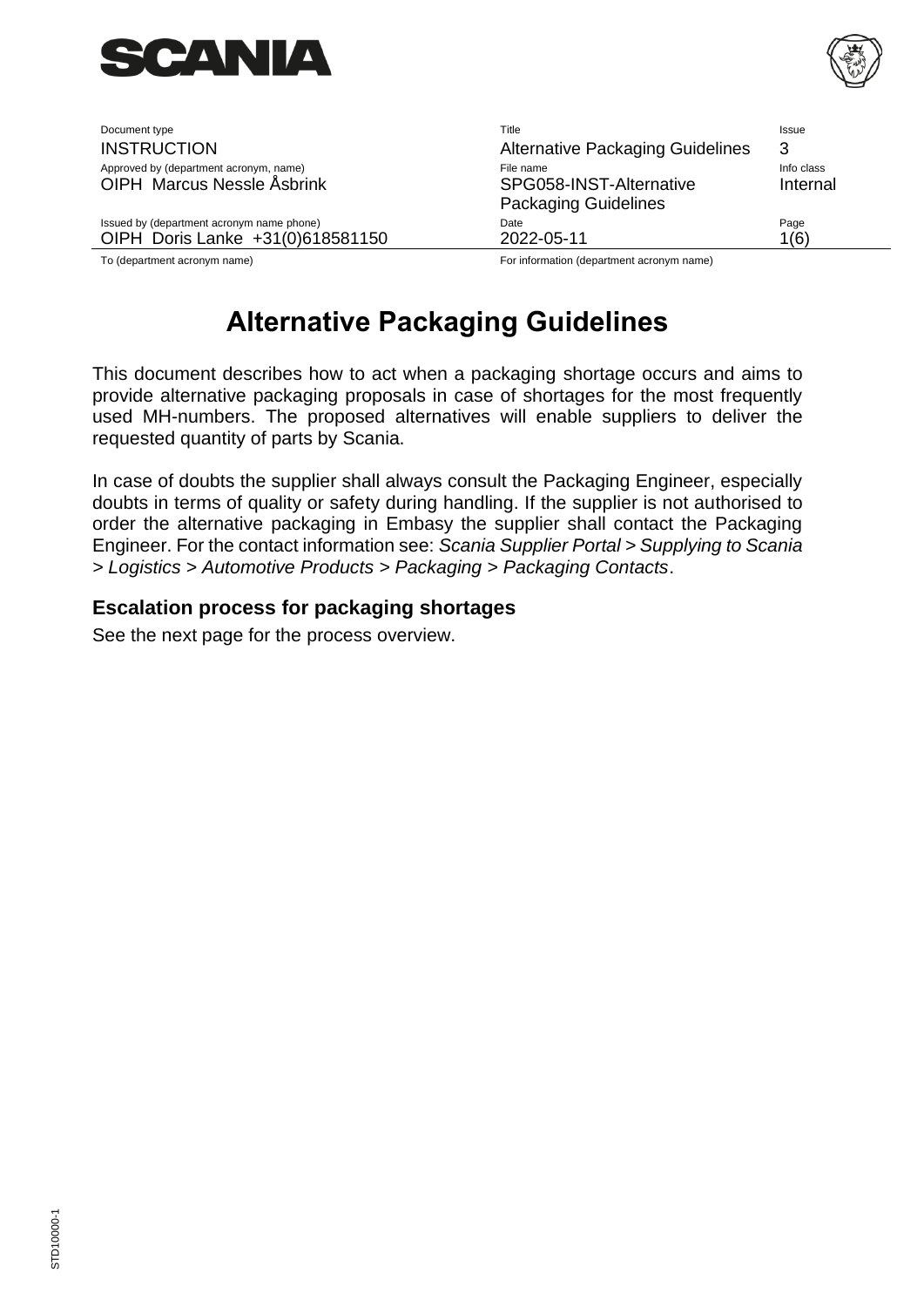









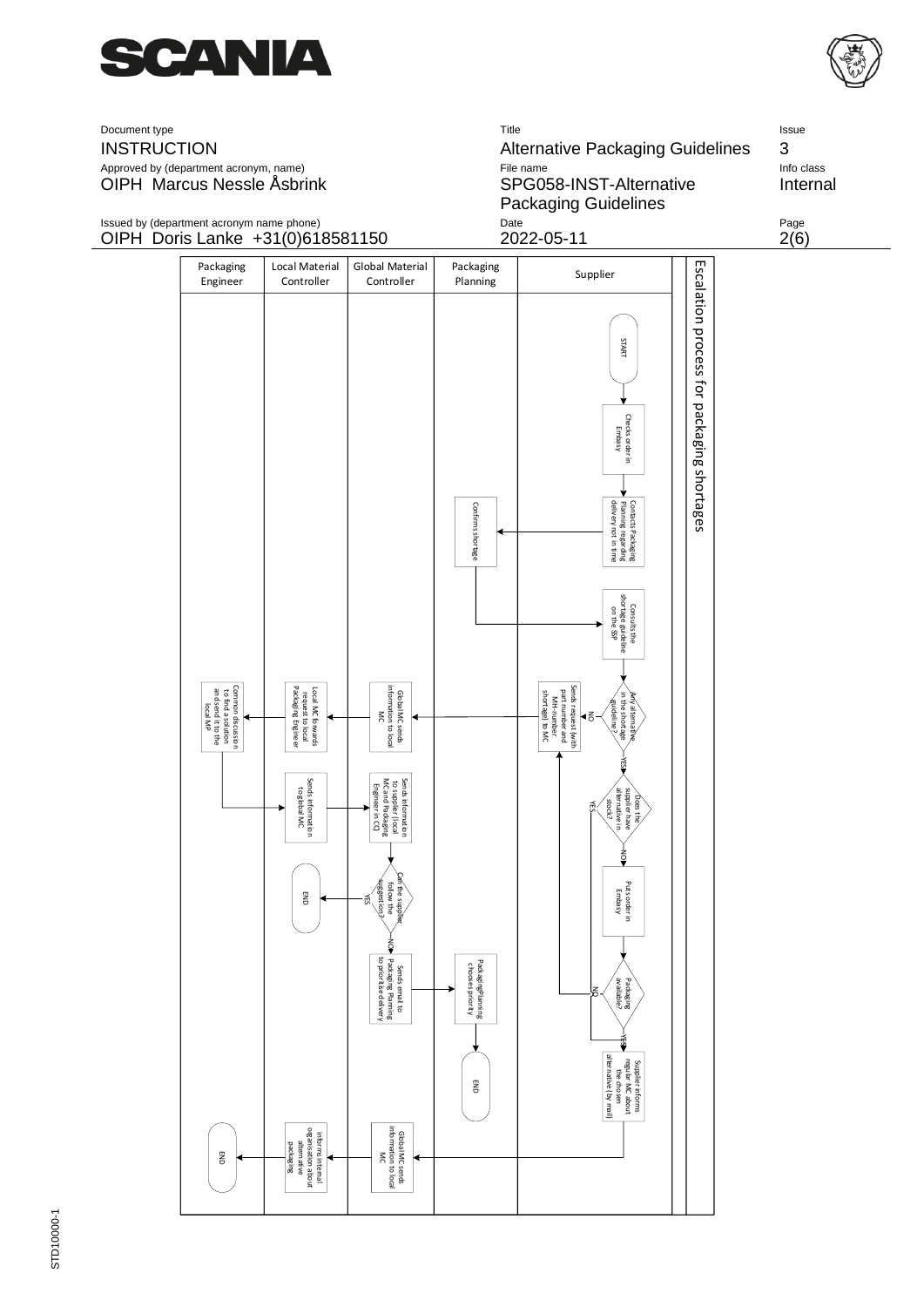

OIPH Marcus Nessle Åsbrink SPG058-INST-Alternative

Document type **Title** Issue Issue Issue Issue Issue Issue Issue Issue Issue Issue Issue Issue Issue Issue Issue INSTRUCTION **Alternative Packaging Guidelines** 3 Approved by (department acronym, name) and the state of the state of the name Info class and the class of the class Packaging Guidelines Internal Issued by (department acronym name phone) and the Community Control Date Community Control of Page Page OIPH Doris Lanke +31(0)618581150 2022-05-11 3(6)

## **Template for shortage of Scania packaging**

This template aims to assist the supplier to get help from Scania as soon as possible after a shortage occurs. To speed up the process, Scania needs the following information:

- Scania supplier number
- Order number(s) from Embasy
- Alternative solution
- MH-number(s)
- Shortage from date
- Scania parts and plants effected
- Shortage reason

The template can be found in the menu at the right side at: *Scania Supplier Portal > Supplying to Scania > Logistics > Automotive Products > Packaging > Ordering Scania Packaging Material > Shortages*.

| <b>Initial defined MH</b> | <b>Priority 1</b> | <b>Priority 2</b> | <b>Priority 3</b> | <b>Priority 4</b> |
|---------------------------|-------------------|-------------------|-------------------|-------------------|
| $B1 - MH-3147$            | $B2 - MH-4147$    | B3-MH-6147        | B4 - MH-0476      | H-pallet          |
| B2 - MH-4147              | B3-MH-6147        | B4 - MH-0476      | H-pallet          |                   |
| B3-MH-6147                | B4 - MH-0476      | H-pallet          |                   |                   |
| B4 - MH-0476              | H-pallet          | E-pallet          |                   |                   |
| $MB - MH-01431$           | $B2 - MH-4147$    | $B3 - MH-6147$    | B4 - MH-0476      | H-pallet          |

#### **Alternative packaging guidelines for boxes and pallets**

<sup>1</sup> MB boxes will be phased-out at the end of Q1-2022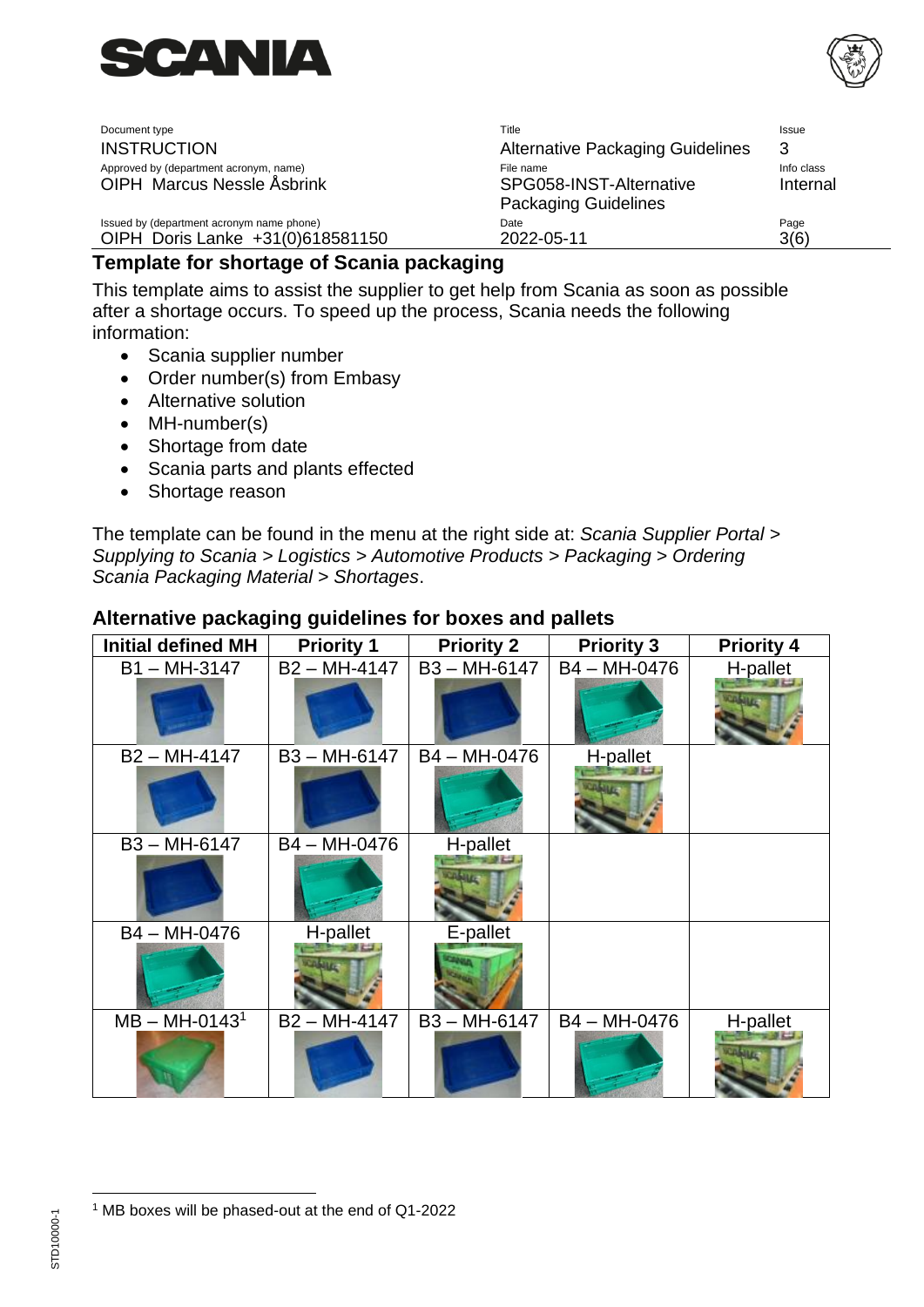



| Document type<br><b>INSTRUCTION</b><br>Approved by (department acronym, name)<br>OIPH Marcus Nessle Åsbrink |                          | Title<br>File name<br>SPG058-INST-Alternative     | Issue<br><b>Alternative Packaging Guidelines</b><br>3<br>Info class<br>Internal |                   |
|-------------------------------------------------------------------------------------------------------------|--------------------------|---------------------------------------------------|---------------------------------------------------------------------------------|-------------------|
| Issued by (department acronym name phone)<br>OIPH Doris Lanke +31(0)618581150                               |                          | <b>Packaging Guidelines</b><br>Date<br>2022-05-11 |                                                                                 | Page<br>4(6)      |
| <b>Initial defined MH</b>                                                                                   | <b>Priority 1</b>        | <b>Priority 2</b>                                 | <b>Priority 3</b>                                                               | <b>Priority 4</b> |
| $SB - MH-0164^2$                                                                                            | $B3 - MH-6147$           | B4 - MH-0476                                      | H-pallet                                                                        |                   |
|                                                                                                             |                          |                                                   |                                                                                 |                   |
| H-pallet                                                                                                    | E-pallet                 |                                                   |                                                                                 |                   |
|                                                                                                             |                          |                                                   |                                                                                 |                   |
| E-pallet                                                                                                    | $H$ -pallet <sup>3</sup> | T-pallet                                          | S-pallet                                                                        | L-pallet          |
|                                                                                                             |                          |                                                   |                                                                                 |                   |
| E-pallet 32                                                                                                 | E-pallet 33              | E-pallet 12                                       |                                                                                 |                   |
|                                                                                                             |                          |                                                   |                                                                                 |                   |
| E-pallet 33                                                                                                 | E-pallet 34              | E-pallet 13                                       |                                                                                 |                   |
|                                                                                                             |                          |                                                   |                                                                                 |                   |
| E-pallet 34                                                                                                 | E-pallet 14              |                                                   |                                                                                 |                   |
|                                                                                                             |                          |                                                   |                                                                                 |                   |
| H-pallet 71                                                                                                 | H-pallet 72              | H-pallet 21                                       |                                                                                 |                   |
|                                                                                                             |                          |                                                   |                                                                                 |                   |
| H-pallet 72                                                                                                 | H-pallet 73              | H-pallet 22                                       |                                                                                 |                   |
|                                                                                                             |                          |                                                   |                                                                                 |                   |
| H-pallet 73                                                                                                 | H-pallet 74              | H-pallet 23                                       |                                                                                 |                   |
|                                                                                                             |                          |                                                   |                                                                                 |                   |
| H-pallet 74                                                                                                 | E-pallet 34              | H-pallet 24                                       |                                                                                 |                   |

<sup>&</sup>lt;sup>2</sup> SB boxes will be phased-out at the end of Q1-2022<br><sup>3</sup> If parts fit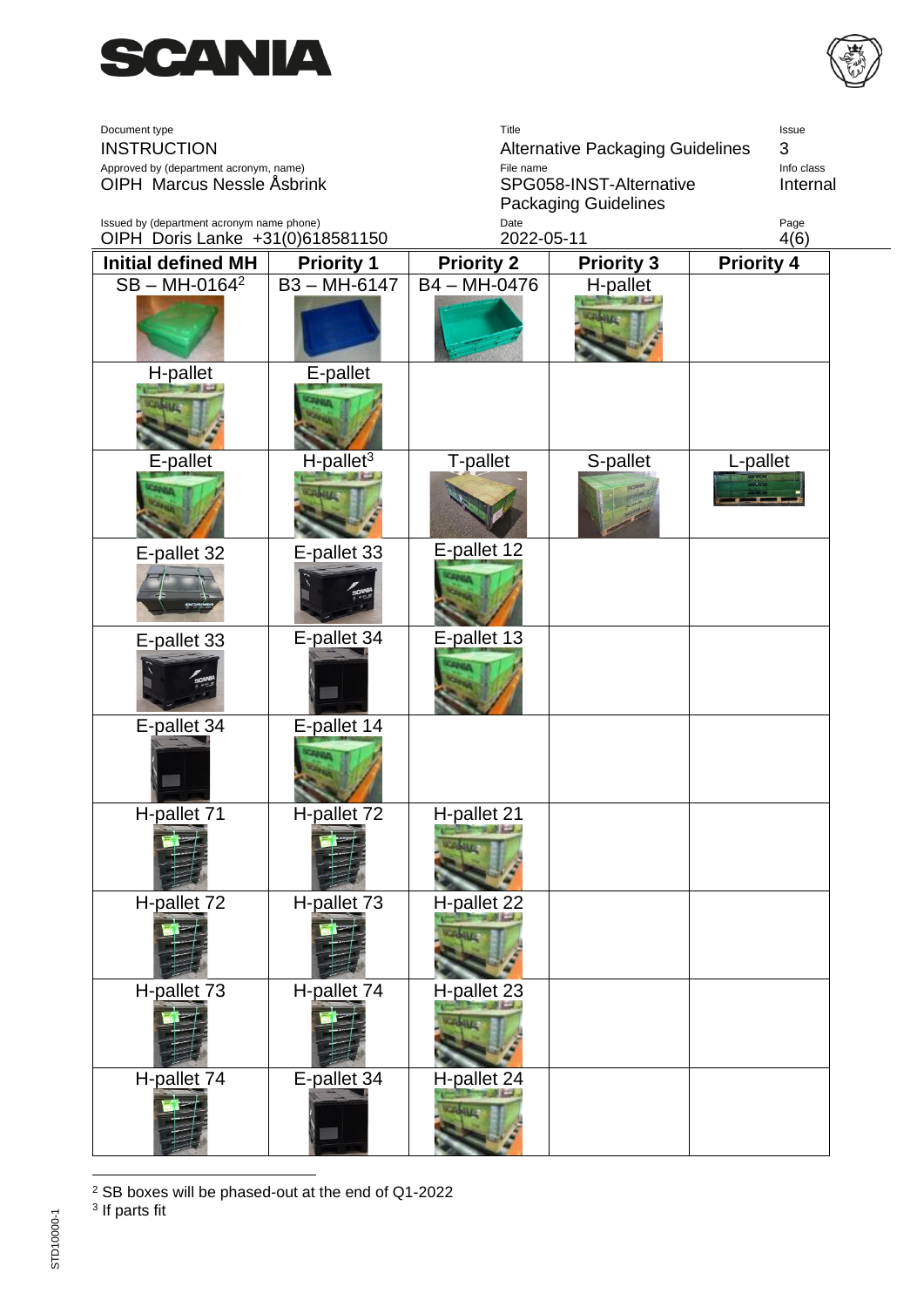



| Document type                             |                        | Title                                                             |                                         | <b>Issue</b>      |  |
|-------------------------------------------|------------------------|-------------------------------------------------------------------|-----------------------------------------|-------------------|--|
| <b>INSTRUCTION</b>                        |                        |                                                                   | <b>Alternative Packaging Guidelines</b> | 3                 |  |
| Approved by (department acronym, name)    |                        | File name                                                         |                                         | Info class        |  |
| OIPH Marcus Nessle Åsbrink                |                        |                                                                   | SPG058-INST-Alternative                 | Internal          |  |
|                                           |                        |                                                                   | <b>Packaging Guidelines</b>             |                   |  |
| Issued by (department acronym name phone) |                        | Date                                                              |                                         | Page              |  |
| OIPH Doris Lanke +31(0)618581150          |                        | 2022-05-11                                                        |                                         | 5(6)              |  |
| <b>Initial defined MH</b>                 | <b>Priority 1</b>      | <b>Priority 2</b>                                                 | <b>Priority 3</b>                       | <b>Priority 4</b> |  |
| T-pallet                                  |                        | Check if one of the other types of standard Scania pallets can be |                                         |                   |  |
|                                           |                        | an alternative, knowing the dimensions of the parts to pack.      |                                         |                   |  |
|                                           |                        |                                                                   |                                         |                   |  |
|                                           | E-pallet (800*1200mm)  |                                                                   |                                         |                   |  |
| S-pallet                                  | T-pallet (800*1600mm)  |                                                                   |                                         |                   |  |
|                                           |                        |                                                                   |                                         |                   |  |
|                                           | S-pallet (1200*1600mm) |                                                                   |                                         |                   |  |
|                                           | L-pallet (800*2200mm)  |                                                                   |                                         |                   |  |
|                                           | M-pallet (1000*2300mm) |                                                                   |                                         |                   |  |
| L-pallet                                  | X-pallet (1200*2650mm) |                                                                   |                                         |                   |  |
|                                           |                        |                                                                   |                                         |                   |  |
|                                           |                        |                                                                   |                                         |                   |  |
| M-pallet                                  |                        |                                                                   |                                         |                   |  |
|                                           |                        |                                                                   |                                         |                   |  |
|                                           |                        |                                                                   |                                         |                   |  |
|                                           |                        |                                                                   |                                         |                   |  |
|                                           |                        |                                                                   |                                         |                   |  |
| X-pallet                                  |                        |                                                                   |                                         |                   |  |
|                                           |                        |                                                                   |                                         |                   |  |